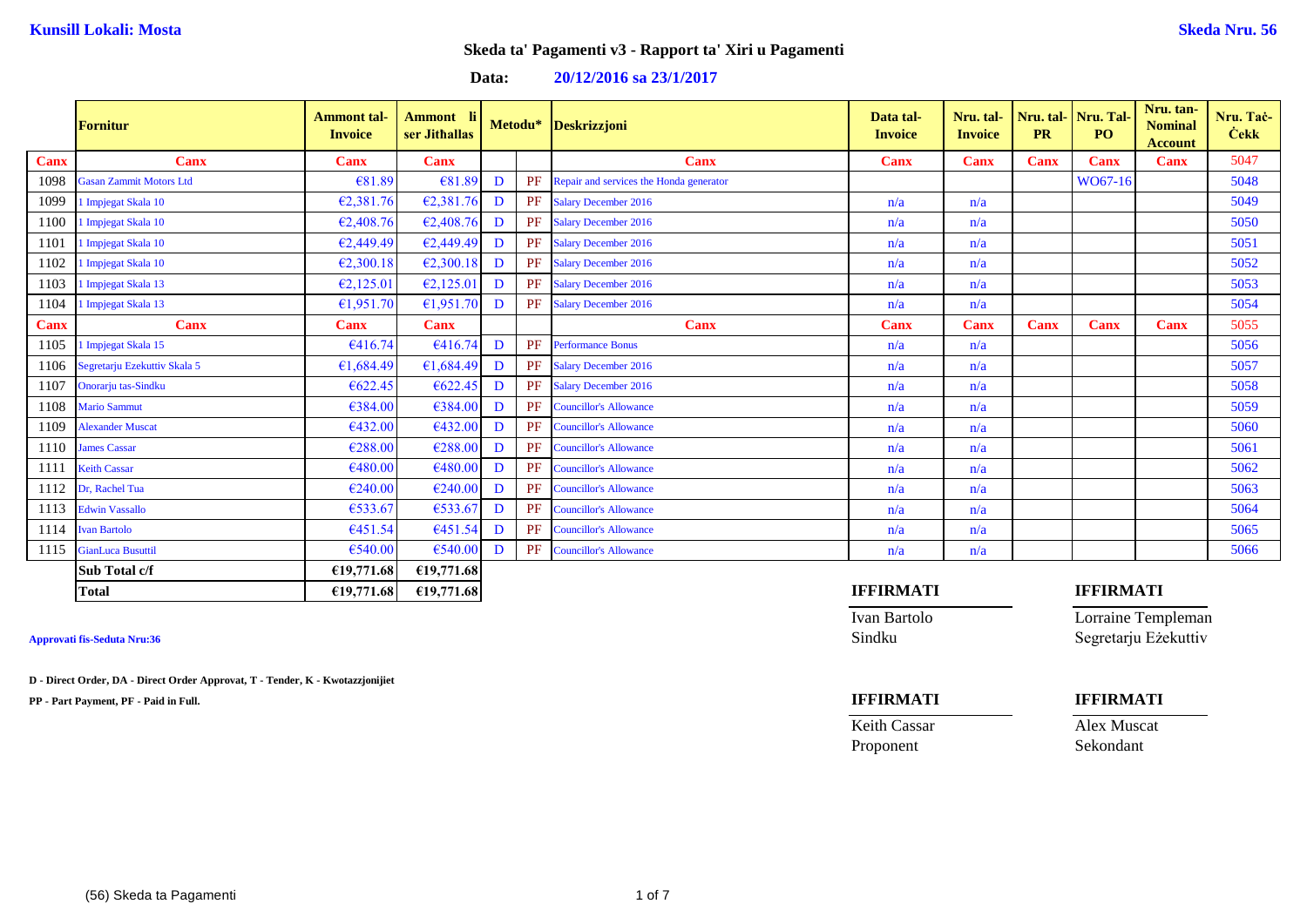### **Data: 20/12/2016 sa 23/1/2017**

|      | <b>Fornitur</b>                             | <b>Ammont tal-</b><br><b>Invoice</b> | Ammont li<br>ser Jithallas |    | Metodu* | <b>Deskrizzjoni</b>                                                             | Data tal-<br><b>Invoice</b> | Nru. tal-<br><b>Invoice</b> | <b>PR</b> | Nru. tal- Nru. Tal-<br>PO. | Nru. tan-<br><b>Nominal</b><br><b>Account</b> | Nru. Tač-<br><b>Cekk</b> |
|------|---------------------------------------------|--------------------------------------|----------------------------|----|---------|---------------------------------------------------------------------------------|-----------------------------|-----------------------------|-----------|----------------------------|-----------------------------------------------|--------------------------|
| 1116 | Dr. Angele Rapa                             | €432.00                              | €432.00                    | D  | PF      | <b>Councillor's Allowance</b>                                                   | n/a                         | n/a                         |           |                            |                                               | 5067                     |
| 1117 | Dr. Karl Tanti                              | €432.00                              | €432.00                    | D  | PF      | <b>Councillor's Allowance</b>                                                   | n/a                         | n/a                         |           |                            |                                               | 5068                     |
| 1118 | Maria Pia Bartolo                           | €480.00                              | €480.00                    | D  | PF      | <b>Councillor's Allowance</b>                                                   | n/a                         | n/a                         |           |                            |                                               | 5069                     |
| 1119 | <b>Mark Micallef Costa</b>                  | €480.00                              | €480.00                    | D  | PF      | <b>Councillor's Allowance</b>                                                   | n/a                         | n/a                         |           |                            |                                               | 5070                     |
| 1120 | <b>oseph Gatt</b>                           | €288.00                              | €288.00                    | D  | PF      | <b>Councillor's Allowance</b>                                                   | n/a                         | n/a                         |           |                            |                                               | 5071                     |
| 1121 | <b>Frans Deguara</b>                        | €49.47                               | €49.47                     | D  | PF      | <b>Councillor's Allowance</b>                                                   | n/a                         | n/a                         |           |                            |                                               | 5072                     |
| 1122 | <b>Commissioner of Inland Revenue Dept.</b> | €6,801.96                            | €6,801.96                  | D  | PF      | NI & FSS for December 2016                                                      | n/a                         | n/a                         |           |                            |                                               | 5073                     |
| 1123 | <b>Michael Mifsud</b>                       | €1,289.34                            | €1,289.34                  | D  | PF      | <b>Performance Bonus</b>                                                        | n/a                         | n/a                         |           |                            |                                               | 5074                     |
| 1124 | <b>Piove Holdings Ltd</b>                   | €100.12                              | €100.12                    | D  | PF      | Reimbursement for Cheque 4909 which was cancelled                               | 12/09/16                    | <b>POS QTN</b><br>002082    |           | 1241                       | 2310/003                                      | 5075                     |
| 1125 | <b>Commissioner of Inland Revenue Dept.</b> | €12.00                               | €12.00                     | D  | PF      | Dfference on NI & FSS for December 2016 (cheque 5073)                           | n/a                         | n/a                         |           |                            |                                               | 5076                     |
| 1126 | ames Cassar                                 | €48.00                               | €48.00                     | D  | PF      | Difference on Councillor's allowance (cheque 5061)                              | n/a                         | n/a                         |           |                            |                                               | 5077                     |
| 1127 | <b>V&amp;C Contractors Ltd</b>              | €5,000.00                            | €5,000.00                  |    | PF      | As per agreement of 13/10/16 in connection with Tender KLM<br>07/06 3rd payment | 01/11/17                    | 3506                        |           |                            |                                               | 5078                     |
| 1128 | Philip Agius & Sons Ltd                     | €5,000.00                            | €5,000.00                  | T. | PF      | As per agreement of 13/10/16 in connection with Tender KLM<br>07/06 3rd payment | 01/07/17                    | 7130                        |           |                            |                                               | 5079                     |
| 1129 | <b>ARMS</b> Ltd                             | €1,543.49                            | £1,543.49                  | D  | PF      | Settlement of bill acc:101000178806 24/8/16-21/12/16                            | 27/12/16                    | 23281469                    |           |                            |                                               | 5080                     |
| 1130 | <b>ARMS Ltd</b>                             | €395.18                              | €395.18                    | D  | PF      | Settlement of bill acc:208000002950 24/8/16-21/12/16                            | 27/12/16                    | 23281476                    |           |                            |                                               | 5081                     |
| 1131 | <b>ARMS</b> Ltd                             | €183.99                              | €183.99                    | D  | PF      | Settlement of bill acc:208000002949 24/8/16-21/12/16                            | 27/12/16                    | 23281474                    |           |                            |                                               | 5082                     |
| 1132 | <b>ARMS</b> Ltd                             | €1,002.55                            | €1,002.55                  | D  | PF      | Settlement of bill acc:208000000989 24/8/16-21/12/16                            | 27/12/16                    | 23281471                    |           |                            |                                               | 5083                     |
| 1133 | <b>ARMS</b> Ltd                             | €101.10                              | €101.10                    | D  | PF      | Settlement od bill acc:411000033821 3/6/16-1/12/16                              | 27/12/16                    | 23281478                    |           |                            |                                               | 5084                     |
| 1134 | Philip Azzopardi                            | €650.00                              | €650.00                    |    | PF      | Use of van for the month of December 2016                                       | 4/1/17                      | 012/16                      |           |                            |                                               | 5085                     |
| 1135 | Philip Azzopardi                            | €1,758.40                            | €1,758.40                  |    | PF      | Maintenance hand / Messenger for the month of December 2016                     | 4/1/17                      | 012/16                      |           |                            |                                               | 5086                     |
|      | Sub Total c/f                               | €26,047.60                           | €26,047.60                 |    |         |                                                                                 |                             |                             |           |                            |                                               |                          |
|      | Sub Total b/f                               | €19,771.68                           | £19,771.68                 |    |         |                                                                                 |                             |                             |           |                            |                                               |                          |

**D - Direct Order, DA - Direct Order Approvat, T - Tender, K - Kwotazzjonijiet**

**PP - Part Payment, PF - Paid in Full. IFFIRMATI IFFIRMATI**

### **Total €45,819.28 €45,819.28 IFFIRMATI IFFIRMATI**

Proponent Sekondant

Ivan Bartolo Lorraine Templeman **Approvati fis-Seduta Nru:36** Sindku Segretarju Eżekuttiv

Keith Cassar Alex Muscat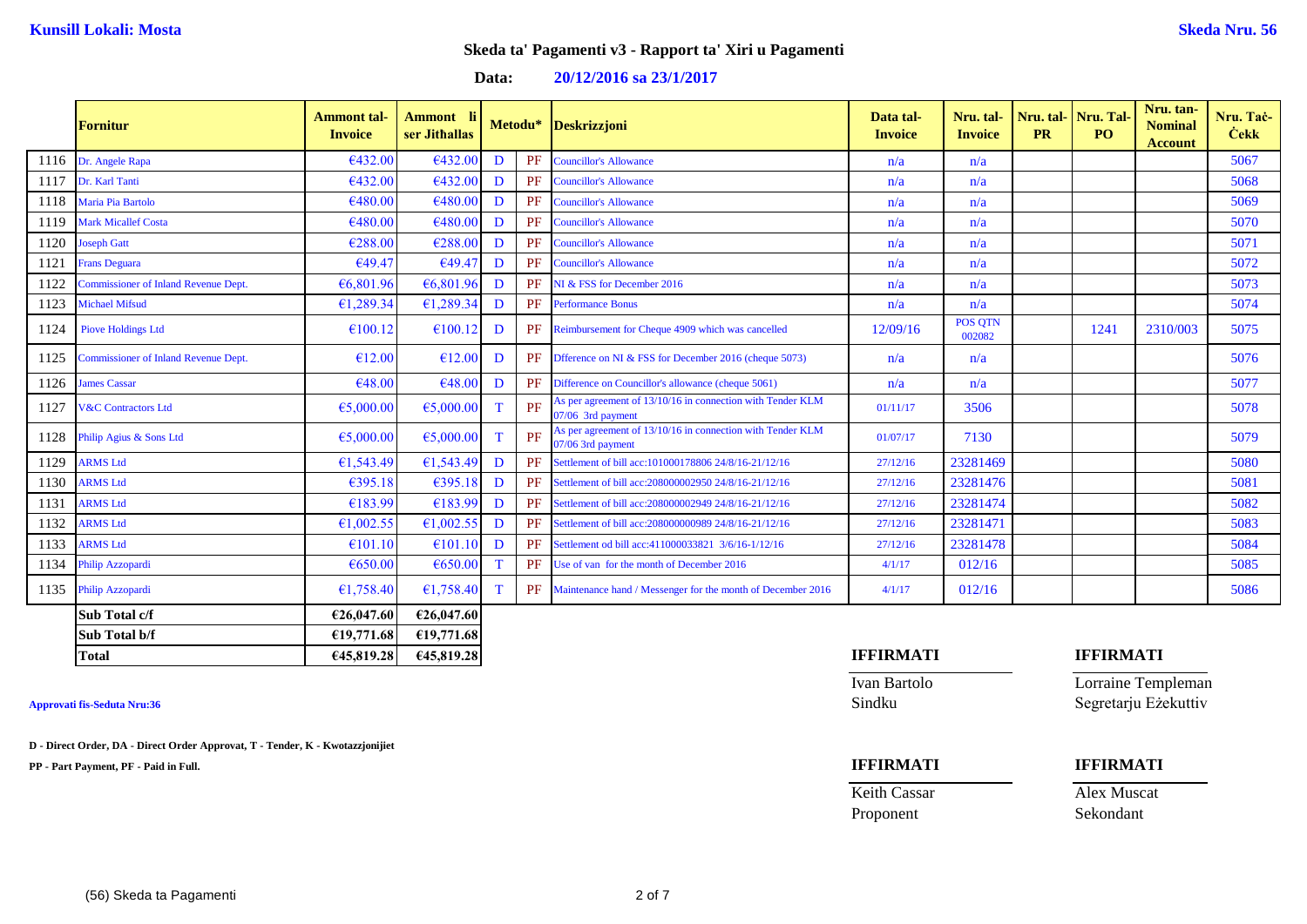### **Data: 20/12/2016 sa 23/1/2017**

|             | <b>Fornitur</b>                                                       | <b>Ammont tal-</b><br><b>Invoice</b> | Ammont li<br>ser Jithallas |    | Metodu*   | <b>Deskrizzjoni</b>                                        | Data tal-<br><b>Invoice</b> | Nru. tal-<br><b>Invoice</b> | <b>PR</b>   | Nru. tal-Nru. Tal-<br>PO. | Nru. tan-<br><b>Nominal</b><br><b>Account</b> | Nru. Tač-<br><b>Cekk</b> |
|-------------|-----------------------------------------------------------------------|--------------------------------------|----------------------------|----|-----------|------------------------------------------------------------|-----------------------------|-----------------------------|-------------|---------------------------|-----------------------------------------------|--------------------------|
| 1136        | Department of Information                                             | €9.32                                | €9.32                      | D  | PF        | <b>Advert for Mustang Car Show</b>                         | n/a                         | n/a                         |             |                           |                                               | 5087                     |
| 1137        | Pay self - Petty Cash                                                 | €145.70                              | €145.70                    | D  | PF        | Petty Cash for the month of December                       |                             |                             |             |                           |                                               | 5088                     |
| 1138        | Inspirations Ltd. (The Atrium)                                        | €120.01                              | €120.01                    | D  | PF        | <b>Desk chair (Executive Secretary)</b>                    |                             |                             |             | 1291                      |                                               | 5089                     |
| 1139        | <b>ARMS Ltd.</b>                                                      | €95.29                               | €95.29                     | D  | PF        | Settlement of bill Acc: 101000205857 6-10-16 till 5-12-16  | 30/12/16                    | 23276760                    |             |                           |                                               | 5090                     |
| 1140        | <b>ARMS</b> Ltd.                                                      | €21.95                               | €21.95                     | D  | PF        | Settlement of bill Acc: 411000062031 6-10-16 till 5-12-16  | 30/12/16                    | 23276817                    |             |                           |                                               | 5091                     |
| 1141        | <b>ARMS Ltd.</b>                                                      | €203.75                              | €203.75                    | D  | PF        | Settlement of bill Acc: 101000126074 2-10-16 till 30-11-16 | 30/12/16                    | 23276752                    |             |                           |                                               | 5092                     |
| 1142        | GO p.l.c                                                              | €13.87                               | €13.87                     | D  | PF        | Settlement of bill Acc; 40424484 1/1/17 - 31/1/17          | 6/1/17                      | 52237945                    |             |                           |                                               | 5093                     |
| 1143        | GO p.l.c                                                              | €296.96                              | €296.96                    | D  | PF        | Settlement of bill Acc: 10177345 1/1/17 - 31/1/17          | 6/1/17                      | 52231891                    |             |                           |                                               | 5094                     |
| 1144        | GO p.l.c                                                              | €17.67                               | €17.67                     | D  | PF        | Settlement of bill Acc: 50310665 1/1/17 - 31/1/17          | 7/1/17                      | 52268594                    |             |                           |                                               | 5095                     |
| 1145        | <b>Department of Information</b>                                      | €9.32                                | $\epsilon$ 9.32            | D  | PF        | Advert for Mustang Car Show 22/1/2017                      | n/a                         | n/a                         |             |                           |                                               | 5096                     |
| <b>Canx</b> | Canx                                                                  | <b>Canx</b>                          | <b>Canx</b>                |    |           | <b>Canx</b>                                                | Canx                        | Canx                        | <b>Canx</b> | Canx                      | <b>Canx</b>                                   | 5097                     |
| 1146        | Seg. Permanenti, Ministeru ghall-Gustizzja, Kultura<br>u Gvern Lokali | €30.28                               | €30.28                     | D  | PF        | Lapel Badge - Mayor Pin                                    | n/a                         | n/a                         |             |                           |                                               | 5098                     |
| 1147        | <b>Anna Maria Grech</b>                                               | €520.00                              | €845.00                    | T. |           | PF Youth Work Services for November 2016                   | 12/01/17                    | <b>Mosta LC</b><br>11/16    |             |                           | 3365                                          | 5099                     |
| 1148        | Anna Maria Grech                                                      | €325.00                              |                            | T  | PF        | <b>Youth Work Services for December 2016</b>               | 01/01/17                    | <b>Mosta LC</b><br>12/16    |             |                           | 3365                                          | 5099                     |
| 1149        | Bitmac (Works) Ltd                                                    | €852.00                              | €852.00                    | D  | <b>PF</b> | <b>IRR</b> & Blackflex for patching                        | 03/01/2017                  | 136065                      |             |                           | <b>B14</b>                                    | 5100                     |
| 1150        | Calleja Ltd                                                           | €122.66                              | €122.66                    | D  | PF        | Decorative lamp for Sqaq Brittanja                         | 20/12/16                    | 70043401                    |             | 1282                      | 22/0/002                                      | 5101                     |
| 1151        | <b>Carabott Florist</b>                                               | $\epsilon$ 41.30                     | $\epsilon$ 41.30           | D  | PF        | Wreath with arrangment (Qalbiena Mostin)                   | 18/11/16                    | 1811                        |             | 1265                      | 3362                                          | 5102                     |
| 1152        | <b>Complete Supplies Ltd</b>                                          | €133.84                              | €133.84                    | D  | PF        | Various stationaries                                       | 24/11/16                    | 242310                      |             | 1271                      | 2620                                          | 5103                     |
| 1153        | <b>Datatrak IT Services</b>                                           | €28.25                               | €28.25                     | T. |           | PF Pre-Region tickets October 2016                         | 31/10/16                    | 1011747                     |             |                           | D <sub>11</sub>                               | 5104                     |
|             | Sub Total c/f                                                         | €2,987,17                            | €2,987.17                  |    |           |                                                            |                             |                             |             |                           |                                               |                          |
|             | Sub Total b/f                                                         | €45,819.28                           | €45,819.28                 |    |           |                                                            |                             |                             |             |                           |                                               |                          |

**D - Direct Order, DA - Direct Order Approvat, T - Tender, K - Kwotazzjonijiet**

**PP - Part Payment, PF - Paid in Full. IFFIRMATI IFFIRMATI**

### **Total €48,806.45 €48,806.45 IFFIRMATI IFFIRMATI**

Ivan Bartolo Lorraine Templeman **Approvati fis-Seduta Nru:36** Sindku Segretarju Eżekuttiv

Proponent Sekondant

Keith Cassar **Alex Muscat**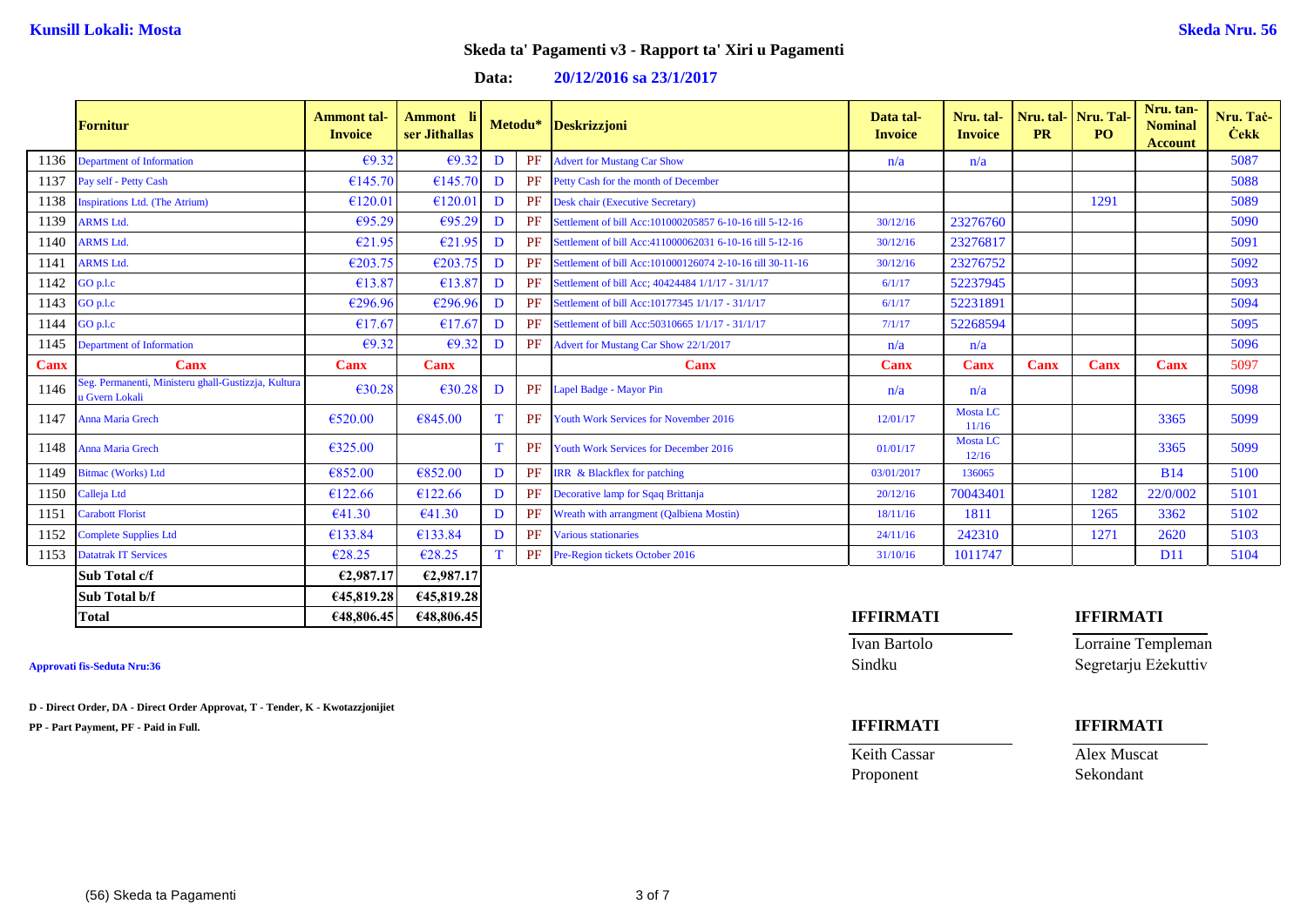### **Data: 20/12/2016 sa 23/1/2017**

|      | <b>Fornitur</b>                    | <b>Ammont</b> tal-<br><b>Invoice</b> | Ammont li<br>ser Jithallas |    | Metodu*   | <b>Deskrizzjoni</b>                                                        | Data tal-<br><b>Invoice</b> | Nru. tal-<br><b>Invoice</b> | <b>PR</b> | Nru. tal- Nru. Tal<br>PO. | Nru. tan-<br><b>Nominal</b><br><b>Account</b> | Nru. Taċ-<br><b>Cekk</b> |
|------|------------------------------------|--------------------------------------|----------------------------|----|-----------|----------------------------------------------------------------------------|-----------------------------|-----------------------------|-----------|---------------------------|-----------------------------------------------|--------------------------|
| 1154 | E.J. Mangion                       | €450.00                              | €450.00                    | D  | PF        | Cleaning of culverts with high pressure water jetting                      | 1/12/16                     | 11059                       |           | 1273                      | 3050                                          | 5105                     |
| 1155 | <b>Eagle Security Systems</b>      | €29.50                               | €29.50                     | T  | PF        | Service call CCTV (Civic centre on Gnien Reggie Cilia)                     | 4/12/16                     | 663                         |           |                           | 3110                                          | 5106                     |
| 1156 | <b>Ell's Urban Services Ltd</b>    | €775.70                              | 63,910.11                  | T  | <b>PF</b> | Patching works in Triq l-Imsaqqfin                                         | 8/6/16                      | <b>Bill 14</b>              |           |                           | E <sub>15</sub>                               | 5107                     |
| 1157 | <b>Ell's Urban Services Ltd</b>    | €830.69                              |                            | T  | PF        | Patching works in Triq il-Ballata                                          | 8/6/16                      | <b>Bill 14</b>              |           |                           | E15                                           | 5107                     |
| 1158 | <b>Ell's Urban Services Ltd</b>    | €83.72                               |                            | T  | PF        | Patching works in Triq Cejlu Tonna                                         | 15/7/16                     | <b>Bill 15</b>              |           |                           | E <sub>15</sub>                               | 5107                     |
| 1159 | <b>Ell's Urban Services Ltd</b>    | €2,220.00                            |                            | T. | PF        | Patching works in Dawret il-Wied                                           | 15/7/16                     | <b>Bill 15</b>              |           |                           | E15                                           | 5107                     |
| 1160 | <b>Godwin Attard (Gala Tent)</b>   | €436.60                              | €436.60                    | D  | PF        | 4 Granalite tables for Classroom (Lifelong Learning)                       | 20/12/16                    | 215                         |           | 1281                      | 7210                                          | 5108                     |
| 1161 | <b>Housing Authority</b>           | €1,677.50                            | €1,677.50                  | D  | PF        | HA 123/98 Shops 1-5 Binja ta' l-Isperanza taz-Zokrija 21/1/17 -<br>20/7/17 | 14/12/16                    | R59342                      |           |                           | 2400                                          | 5109                     |
| 1162 | <b>Jimmy Muscat</b>                | €1,327.50                            | €1,327.50                  | T  | PF        | <b>Bulky refuse collection December 2016</b>                               | 31/12/16                    | 012/16                      |           |                           | 3042                                          | 5110                     |
| 1163 | Jos Vincenti & Co. (1911) Ltd.     | €543.39                              | €543.39                    | D  | PF        | White board, Projector screen, Easal for classroom (Lifelong<br>Learning)  | 14/12/16                    | 1600288                     |           | 1280                      | 7210                                          | 5111                     |
| 1164 | Mifsud & Abela Advocates           | €500.00                              | €1,500.00                  | T. | PF        | <b>Legal Services October 2016</b>                                         | 22/12/2016                  | 22                          |           |                           | 3140                                          | 5112                     |
| 1165 | Mifsud & Abela Advocates           | €500.00                              |                            | T. | <b>PF</b> | <b>Legal Services November 2016</b>                                        | 22/12/2016                  | 23                          |           |                           | 3140                                          | 5112                     |
| 1166 | Mifsud & Abela Advocates           | $\epsilon$ 500.00                    |                            | T  | PF        | <b>Legal Services December 2016</b>                                        | 22/12/2016                  | 24                          |           |                           | 3140                                          | 5112                     |
| 1167 | <b>Noel Fabri</b>                  | €272.35                              | €272.35                    | D  | PF        | Library Services (Saturdays) October till December 2016                    | 13/1/16                     |                             |           |                           | <b>N30</b>                                    | 5113                     |
| 1168 | Northern Cleaning Group Ltd        | €11,872.37                           | €31,407.62                 | T. | <b>PF</b> | <b>Collection of Waste October 2016</b>                                    | 31/10/16                    | 010/16                      |           |                           | 3041 N11                                      | 5114                     |
| 1169 | <b>Northern Cleaning Group Ltd</b> | €11,186.75                           |                            | T  | PF        | <b>Collection of Waste November 2016</b>                                   | 30/11/16                    | 011/16                      |           |                           | 3041 N11                                      | 5114                     |
| 1170 | <b>Northern Cleaning Group Ltd</b> | €413.00                              |                            | T  | <b>PF</b> | Collection of Saperated Waste (Glass Bag) October 2016                     | 14/11/16                    | NCGgls30/<br>16             |           |                           | 3041 N11                                      | 5114                     |
| 1171 | <b>Northern Cleaning Group Ltd</b> | €3,540.00                            |                            | T  | PF        | Collection of Saperated Waste (Grey Bag) October 2016                      | 14/11/16                    | NCGrec40<br>16              |           |                           | 3041 N11                                      | 5114                     |
| 1172 | <b>Northern Cleaning Group Ltd</b> | €413.00                              |                            | T  | PF        | Collection of Saperated Waste (Glass Bag) November 2016                    | 14/12/16                    | NCGgls33/<br>16             |           |                           | 3041 N11                                      | 5114                     |
| 1173 | <b>Northern Cleaning Group Ltd</b> | 63,982.50                            |                            | T  | PF        | Collection of Saperated Waste (Grey Bag) November 2016                     | 14/12/16                    | NCGrec44/<br>16             |           |                           | 3041 N11                                      | 5114                     |
|      | Sub Total c/f                      | €41,554.57                           | €41,554.57                 |    |           |                                                                            |                             |                             |           |                           |                                               |                          |
|      | Sub Total b/f                      | €48,806.45                           | €48,806.45                 |    |           |                                                                            |                             |                             |           |                           |                                               |                          |

**D - Direct Order, DA - Direct Order Approvat, T - Tender, K - Kwotazzjonijiet**

**PP - Part Payment, PF - Paid in Full. IFFIRMATI IFFIRMATI**

**Kunsill Lokali: Mosta Skeda Nru. 56**

**Total €90,361.02 €90,361.02 IFFIRMATI IFFIRMATI**

Keith Cassar Alex Muscat Proponent Sekondant

Ivan Bartolo Lorraine Templeman **Approvati fis-Seduta Nru:36** Sindku Segretarju Eżekuttiv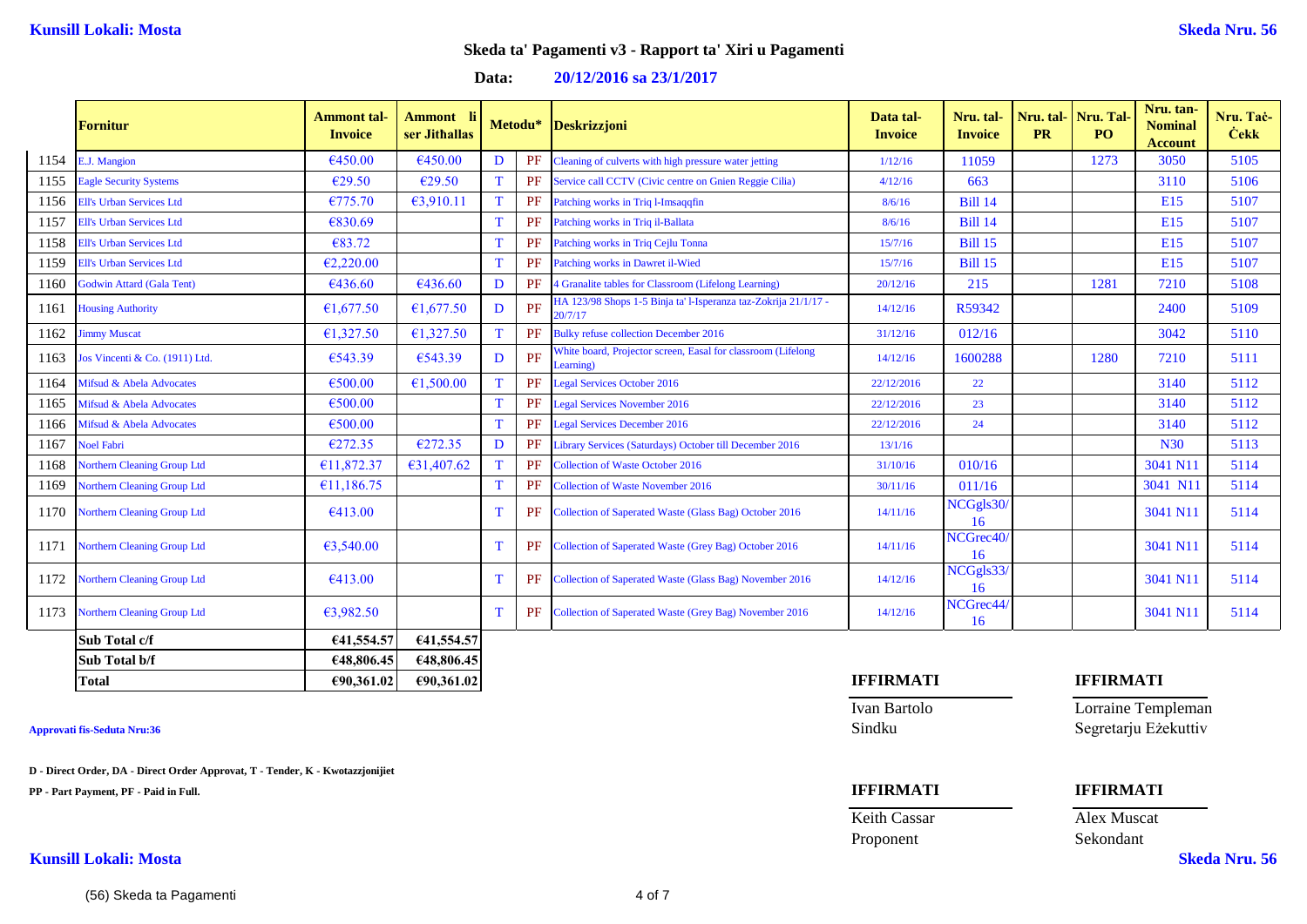### **Data: 20/12/2016 sa 23/1/2017**

|      | <b>Fornitur</b>                                | <b>Ammont</b> tal-<br><b>Invoice</b> | <b>Ammont</b> li<br>ser Jithallas |              |    | Metodu* Deskrizzjoni                                                              | Data tal-<br><b>Invoice</b> | Nru. tal-<br><b>Invoice</b> | <b>PR</b> | Nru. tal- Nru. Tal<br>PO <sub>1</sub> | Nru. tan-<br><b>Nominal</b><br><b>Account</b> | Nru. Tač-<br><b>Cekk</b> |
|------|------------------------------------------------|--------------------------------------|-----------------------------------|--------------|----|-----------------------------------------------------------------------------------|-----------------------------|-----------------------------|-----------|---------------------------------------|-----------------------------------------------|--------------------------|
| 1174 | <b>Paramount Coaches</b>                       | €88.50                               | €342.20                           | D            | PF | Transport to Tunnara, Mellieha with return for 50 persons 17/11/16                | 30/11/16                    | 10003719                    |           | 1262                                  | 3360                                          | 5115                     |
| 1175 | <b>Paramount Coaches</b>                       | €165.20                              |                                   | D            | PF | Transport to Mdina with return for 70 persons 13/10/16                            | 31/10/16                    | 10003529                    |           | 1251                                  | 3360                                          | 5115                     |
| 1176 | <b>Paramount Coaches</b>                       | €88.50                               |                                   | D            | PF | Transport to Girgenti with return for 53 persons 15/9/2016                        | 30/9/16                     | 10003423                    |           | 1243                                  | 3360                                          | 5115                     |
| 1177 | Piscopo's Cash & Carry                         | €129.98                              | €129.98                           | D            | PF | Wine, soft drinks & water for Oath's ceremony                                     | 7/12/16                     | 11000011                    |           | 1278                                  | 3360                                          | 5116                     |
| 1178 | <b>Preeo Software</b>                          | €59.00                               | €59.00                            | D            | PF | Web hosting (15/12/16 - 15/12/2017)                                               | 23/12/16                    | 607                         |           |                                       | 3110                                          | 5117                     |
| 1179 | <b>PWC Malta Technology Services Ltd</b>       | €41.30                               | €41.30                            | $\mathbf T$  |    | PF IT Services rendered October 2016                                              | 31/10/16                    | <b>MLT36200</b><br>699      |           |                                       | <b>P58</b>                                    | 5118                     |
| 1180 | Romona Agius                                   | €826.00                              | €826.00                           | $\mathbf{Q}$ | PF | Cleaning and upkeep of Mosta public convenience for the month of<br>December 2016 | 31/12/16                    | 003/16                      |           |                                       | 3053                                          | 5119                     |
| 1181 | <b>S&amp;A Quality Assurance Surveyors Ltd</b> | €45.00                               | €45.00                            | D            | PF | Inspection & certification of Lift in Civic Centre (Report date<br>1/11/16        | 17/11/16                    | 0463/01/16                  |           |                                       | 22/0/003                                      | 5120                     |
| 1182 | <b>Silver Star Transport Ltd</b>               | €233.64                              | €415.36                           | Т            | PF | <b>Fransport Service Day Centre November 2016</b>                                 | 30/11/16                    | 10004416                    |           |                                       | 3360                                          | 5121                     |
| 1183 | <b>Silver Star Transport Ltd</b>               | €181.72                              |                                   | $\mathbf T$  | PF | <b>Transport Service Day Centre December 2016</b>                                 | 31/12/16                    | 10004461                    |           |                                       | 3360                                          | 5121                     |
| 1184 | <b>Smart Office Supplies Ltd</b>               | €70.80                               | €70.80                            | D            | PF | Charac A4 Parchment for invites Oath's ceremeny                                   | 28/10/16                    | 48125                       |           | 1253                                  | <b>S53</b>                                    | 5122                     |
| 1185 | <b>Strand Electronics Ltd</b>                  | €83.78                               | €83.78                            | D            | PF | Maintenance on 2 photocopiers (Dirty prints and adjust scanning)                  | 18/11/16                    | 544141                      |           | 1264                                  | 3130                                          | 5123                     |
| 1186 | <b>TCTC</b>                                    | €130.15                              | €130.15                           | D            | PF | <b>4KIDs Education Marketing Campaign 2016</b>                                    | 19/12/2016                  | 11327                       |           |                                       | 3340                                          | 5124                     |
| 1187 | The Lighthouse Keepers                         | €206.62                              | €206.62                           | T            | PF | 4 faulty decorative lamps in Pjazza Anglu Gatt                                    | 10/11/16                    | <b>SIN 0000014</b>          |           |                                       | 3010                                          | 5125                     |
| 1188 | The Lighthouse Keepers                         | €59.00                               | €59.00                            | T            | PF | Santa Margerita JOB 2432                                                          | 20/6/15                     | <b>SIN 000090</b>           |           |                                       | 3010                                          | 5125                     |
| 1189 | The Lighthouse Keepers                         | €6.62                                | €6.62                             | T            | PF | <b>Street Lighting Maintenance (W860)</b>                                         | 18.03.15                    | 2349                        |           |                                       | 3010                                          | 5125                     |
| 1190 | The Lighthouse Keepers                         | €20.90                               | €20.90                            | T            | PF | <b>Street Lighting Maintenance (W334)</b>                                         | 27/01/16                    | 2483                        |           |                                       | 3010                                          | 5125                     |
| 1191 | The Lighthouse Keepers                         | €41.38                               | €41.38                            | T            | PF | <b>Street Lighting Maintenance (W504)</b>                                         | 27/01/16                    | 2590                        |           |                                       | 3010                                          | 5125                     |
| 1192 | The Lighthouse Keepers                         | €31.87                               | €31.87                            | T            | PF | <b>Street Lighting Maintenance (W640)</b>                                         | 11/11/16                    | 2669                        |           |                                       | 3010                                          | 5125                     |
| 1193 | The Lighthouse Keepers                         | €112.03                              | €112.03                           | $\mathbf T$  | PF | <b>Street Lighting Maintenance (W834)</b>                                         | 11/11/16                    | 2670                        |           |                                       | 3010                                          | 5125                     |
|      | Sub Total c/f                                  | £2,621.99                            | £2,621.99                         |              |    |                                                                                   |                             |                             |           |                                       |                                               |                          |
|      | Sub Total b/f                                  | €90.361.02                           | €90,361.02                        |              |    |                                                                                   |                             |                             |           |                                       |                                               |                          |
|      | <b>Total</b>                                   | €92,983.01                           | €92,983.01                        |              |    |                                                                                   | <b>IFFIRMATI</b>            |                             |           | <b>IFFIRMATI</b>                      |                                               |                          |

**D - Direct Order, DA - Direct Order Approvat, T - Tender, K - Kwotazzjonijiet**

**PP - Part Payment, PF - Paid in Full. IFFIRMATI IFFIRMATI**

Proponent Sekondant

Ivan Bartolo Lorraine Templeman **Approvati fis-Seduta Nru:36** Sindku Segretarju Eżekuttiv

Keith Cassar **Alex Muscat** 

**Kunsill Lokali: Mosta Skeda Nru. 56**

### **Skeda ta' Pagamenti v3 - Rapport ta' Xiri u Pagamenti**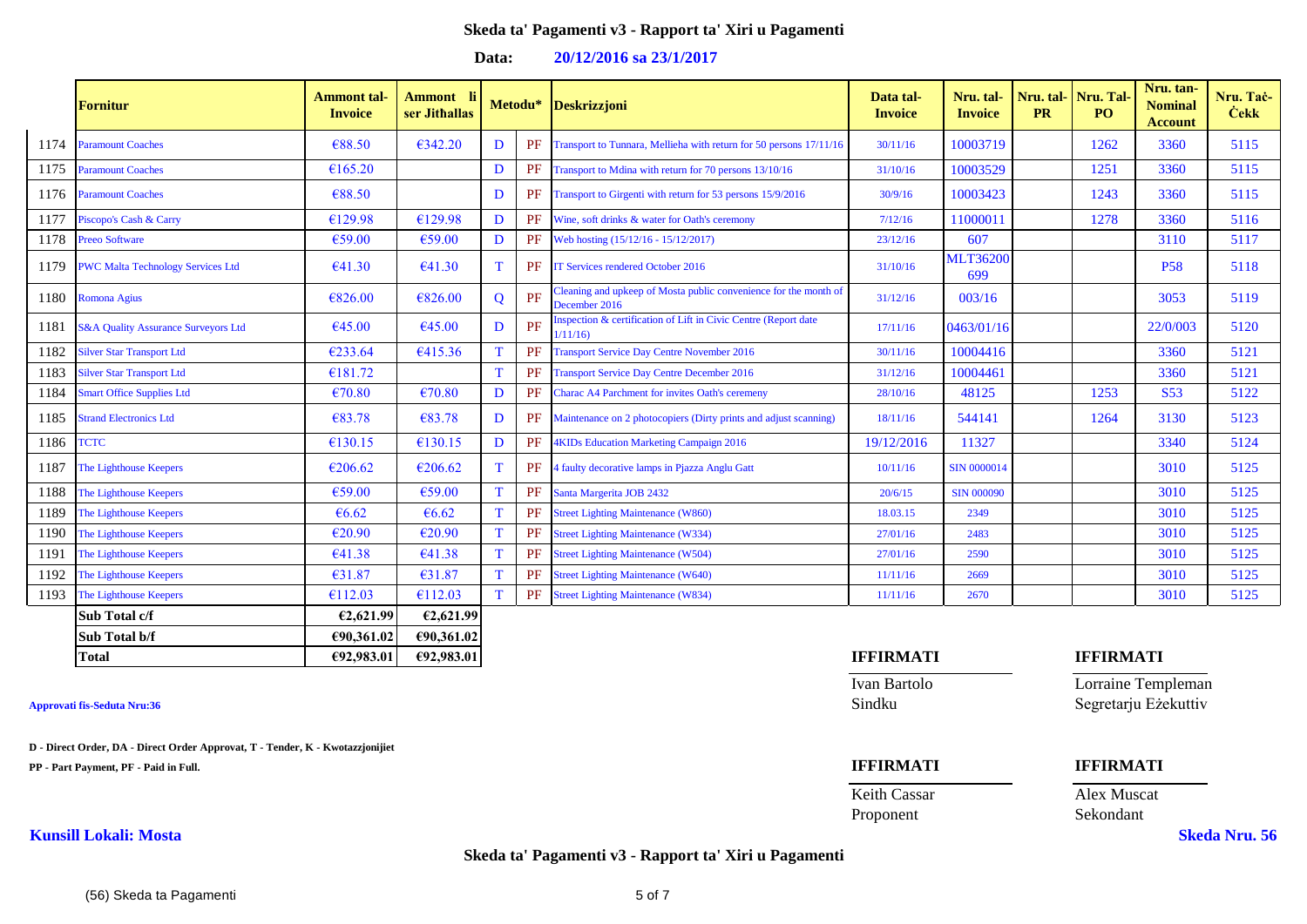### **Data: 20/12/2016 sa 23/1/2017**

|      | <b>Fornitur</b>        | <b>Ammont</b> tal-<br><b>Invoice</b> | Ammont li<br>ser Jithallas |    | Metodu*   | Deskrizzjoni                                                         | Data tal-<br><b>Invoice</b> | Nru. tal-<br><b>Invoice</b> | <b>PR</b> | Nru. tal- Nru. Tal-<br>PO. | Nru. tan-<br><b>Nominal</b><br><b>Account</b> | Nru. Tač-<br><b>Cekk</b> |
|------|------------------------|--------------------------------------|----------------------------|----|-----------|----------------------------------------------------------------------|-----------------------------|-----------------------------|-----------|----------------------------|-----------------------------------------------|--------------------------|
| 1194 | The Lighthouse Keepers | €29.59                               | €29.59                     |    | PF        | <b>Street Lighting Maintenance (W807)</b>                            | 11/11/16                    | 2671                        |           |                            | 3010                                          | 5125                     |
| 1195 | The Lighthouse Keepers | €31.98                               | €31.98                     |    | PF        | <b>Street Lighting Maintenance (W459)</b>                            | 11/11/16                    | 2672                        |           |                            | 3010                                          | 5125                     |
| 1196 | The Lighthouse Keepers | €72.42                               | €72.42                     | T. | PF        | <b>Street Lighting Maintenance (W528)</b>                            | 11/11/16                    | 2673                        |           |                            | 3010                                          | 5125                     |
| 1197 | The Lighthouse Keepers | €31.34                               | €31.34                     |    | PF        | <b>Street Lighting Maintenance (W098)</b>                            | 11/1/2017                   | 2674                        |           |                            | 3010                                          | 5125                     |
| 1198 | The Lighthouse Keepers | €33.84                               | €33.84                     | T. | PF        | <b>Street Lighting Maintenance (W443)</b>                            | 11/1/2017                   | 2675                        |           |                            | 3010                                          | 5125                     |
| 1199 | The Lighthouse Keepers | €6.97                                | €6.97                      | T. | PF        | <b>Street Lighting Maintenance (W592)</b>                            | 11/1/2017                   | 2676                        |           |                            | 3010                                          | 5125                     |
| 1200 | The Lighthouse Keepers | $\epsilon$ 31.95                     | $\epsilon$ 31.95           | T. | PF        | <b>Street Lighting Maintenance (installation of demarcation box)</b> | 11/1/2017                   | 2677                        |           |                            | 3010                                          | 5125                     |
| 1201 | The Lighthouse Keepers | €5.92                                | €5.92                      |    | PF        | <b>Street Lighting Maintenance (W665)</b>                            | 12/1/2017                   | 2678                        |           |                            | 3010                                          | 5125                     |
| 1202 | The Lighthouse Keepers | €47.27                               | €47.27                     |    | PF        | <b>Street Lighting Maintenance (W322)</b>                            | 11/1/2017                   | 2679                        |           |                            | 3010                                          | 5125                     |
| 1203 | The Lighthouse Keepers | €33.08                               | €33.08                     |    | PF        | <b>Street Lighting Maintenance (W126)</b>                            | 11/1/2017                   | 2680                        |           |                            | 3010                                          | 5125                     |
| 1204 | The Lighthouse Keepers | €38.99                               | €38.99                     |    | <b>PF</b> | <b>Street Lighting Maintenance (W416)</b>                            | 11/1/2017                   | 2682                        |           |                            | 3010                                          | 5125                     |
| 1205 | The Lighthouse Keepers | €6.28                                | €6.28                      |    | PF        | <b>Street Lighting Maintenance (R016)</b>                            | 13/1/2017                   | 2683                        |           |                            | 3010                                          | 5125                     |
| 1206 | The Lighthouse Keepers | €31.34                               | €31.34                     |    | PF        | <b>Street Lighting Maintenance (W182)</b>                            | 11/1/2017                   | 2684                        |           |                            | 3010                                          | 5125                     |
| 1207 | The Lighthouse Keepers | €33.08                               | €33.08                     | T. | PF        | <b>Street Lighting Maintenance (W355)</b>                            | 11/1/2017                   | 2685                        |           |                            | 3010                                          | 5125                     |
| 1208 | The Lighthouse Keepers | €6.62                                | €6.62                      |    | PF        | <b>Street Lighting Maintenance (W493)</b>                            | 13/1/2017                   | 2686                        |           |                            | 3010                                          | 5125                     |
| 1209 | The Lighthouse Keepers | €33.75                               | €33.75                     |    | PF        | <b>Street Lighting Maintenance (W691)</b>                            | 11/1/2017                   | 2687                        |           |                            | 3010                                          | 5125                     |
| 1210 | The Lighthouse Keepers | €6.62                                | €6.62                      | T. | <b>PF</b> | <b>Street Lighting Maintenance (W774)</b>                            | 13/1/2017                   | 2688                        |           |                            | 3010                                          | 5125                     |
| 1211 | The Lighthouse Keepers | €6.97                                | €6.97                      |    | PF        | <b>Street Lighting Maintenance (W809)</b>                            | 11/1/2017                   | 2689                        |           |                            | 3010                                          | 5125                     |
| 1212 | The Lighthouse Keepers | €23.85                               | €23.85                     | T. | PF        | <b>Street Lighting Maintenance (W444)</b>                            | 11/1/2017                   | 2690                        |           |                            | 3010                                          | 5125                     |
| 1213 | The Lighthouse Keepers | €48.73                               | €48.73                     |    | PF        | <b>Street Lighting Maintenance (L225)</b>                            | 11/1/2017                   | 2691                        |           |                            | 3010                                          | 5125                     |
|      | Sub Total c/f          | €560.59                              | €560.59                    |    |           |                                                                      |                             |                             |           |                            |                                               |                          |
|      | Sub Total b/f          | €92,983.01                           | €92,983.01                 |    |           |                                                                      |                             |                             |           |                            |                                               |                          |

| Approvati fis-Seduta Nru:36 |  |  |
|-----------------------------|--|--|

**D - Direct Order, DA - Direct Order Approvat, T - Tender, K - Kwotazzjonijiet**

**PP - Part Payment, PF - Paid in Full. IFFIRMATI IFFIRMATI**

# **Total €93,543.60 €93,543.60 IFFIRMATI IFFIRMATI**

# Ivan Bartolo Lorraine Templeman **Approvati fis-Seduta Nru:36** Sindku Segretarju Eżekuttiv

Proponent Sekondant

Keith Cassar **Alex Muscat**